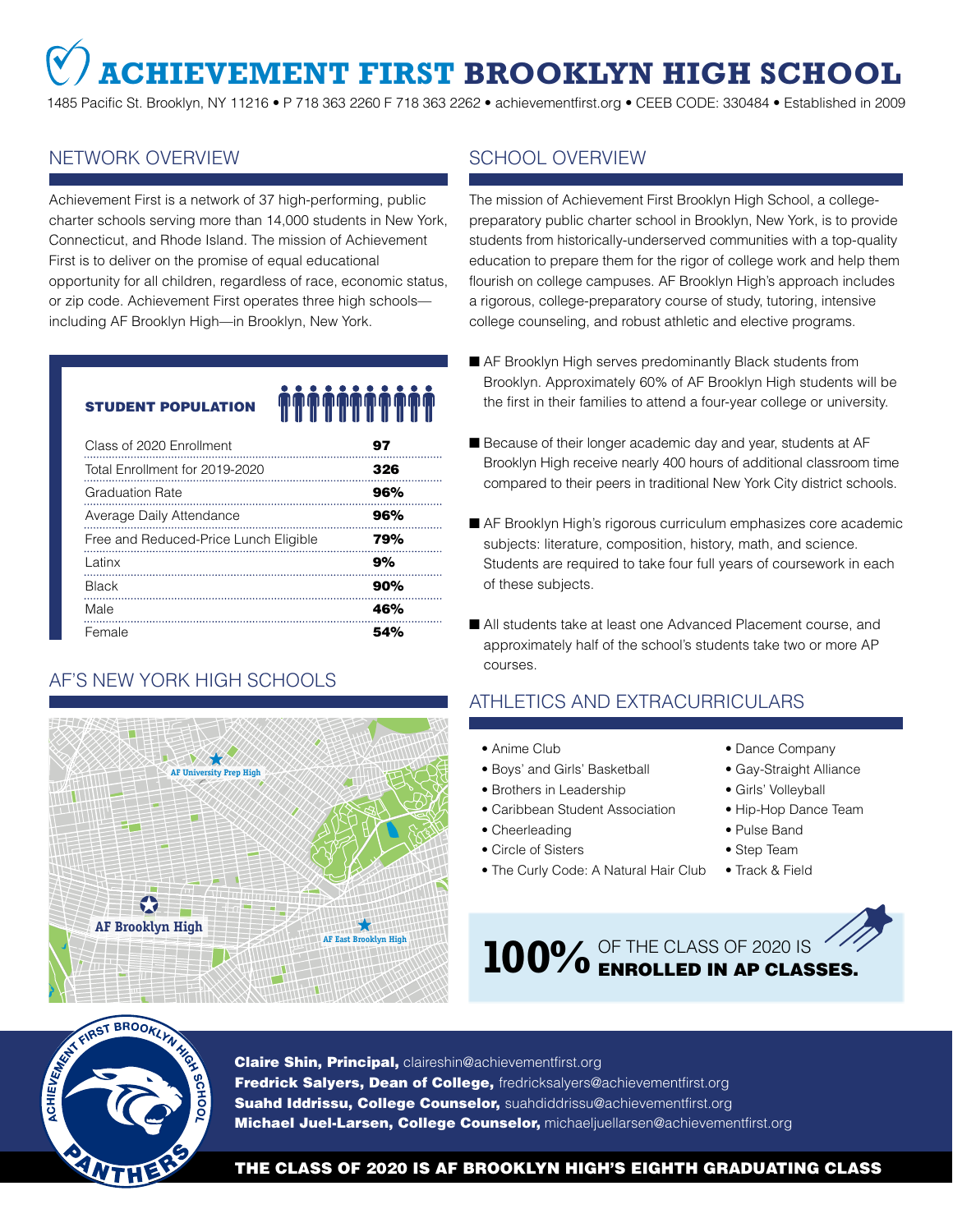## GRADING POLICY & PHILOSOPHY

- AF Brooklyn High uses a 100-point grading scale, with 70 as the minimum grade to pass a course and 50 as the lowest published grade. Weighted Grade Point Average (GPA) is calculated as the arithmetic average (total quality points divided by credits) of all weighted courses taken.
- The faculty strives to protect against grade inflation; consequently, "A"s and "B"s are hard-earned. While AF Brooklyn High students may have overall lower GPAs than their peers in traditional district schools, this is not a reflection of their academic tenacity or ultimate mastery. Rather, it is a reflection of the high expectations to which students are held.

#### GRADING SCALE

| <b>Course Grade</b> | <b>Standard Course</b><br>Weighting | <b>AP/College</b><br><b>Course Weighting</b> |
|---------------------|-------------------------------------|----------------------------------------------|
| $A + (97-100)$      | 4.33                                | 5.33                                         |
| A (93-96)           | 4.0                                 | 5.0                                          |
| A- (90-92)          | 3.66                                | 4.66                                         |
| $B + (87-89)$       | 3.33                                | 4.33                                         |
| B (83-86)           | 3.0                                 | 4.0                                          |
| $B - (80-82)$       | 2.66                                | 3.66                                         |
| $C+ (77-79)$        | 2.33                                | 3.33                                         |
| $C(73-76)$          | 2.0                                 | 3.0                                          |
| $C - (70-72)$       | 1.66                                | 2.66                                         |
| $F(0-69)$           | ( )                                 |                                              |

|             | $90 - 100$ | 80-89 | 70-79 | Below 70 |  |
|-------------|------------|-------|-------|----------|--|
| Seminar     | 31%        | 31%   | 29%   | $0\%$    |  |
| History     | 16%        | 44%   | 39%   | 2%       |  |
| Literature  | 27%        | 56%   | 17%   | 0%       |  |
| Science     | 25%        | 41%   | 34%   | $0\%$    |  |
| Mathematics | 17%        | 29%   | 52%   | 2%       |  |

JUNIOR YEAR GRADE DISTRIBUTION

#### CLASS OF 2020 CUMULATIVE GPA DISTRIBUTION



*\*As a result of our evolving course of study, Composition and Seminar have been used interchangeably on transcripts.*

| <b>COURSE OF STUDY</b>           |                                             |                                 |                                  |                                                        |  |  |
|----------------------------------|---------------------------------------------|---------------------------------|----------------------------------|--------------------------------------------------------|--|--|
| <b>SUBJECT</b>                   | <b>FRESHMEN</b>                             | <b>SOPHOMORES</b>               | <b>JUNIORS</b>                   | <b>SENIORS</b>                                         |  |  |
| <b>Literature</b>                | Literature I                                | World Literature                | AP Language and<br>Composition   | American Literature, AP Literature                     |  |  |
| <b>Seminar</b>                   | Composition I                               | Pre-AP Seminar                  | AP Seminar                       | AP Research                                            |  |  |
| Math                             | Common<br>Core Algebra                      | Common Core<br>Geometry         | Algebra II<br>w/Pre-Calculus     | AP Statistics, AP Calculus,<br>College Algebra         |  |  |
| <b>History</b>                   | World History I                             | AP World History                | AP US History                    | Government and Politics.<br>AP Government and Politics |  |  |
| <b>Science</b>                   | Physics                                     | Chemistry                       | <b>Biology</b>                   | AP Biology, AP Psychology                              |  |  |
| <b>World Language</b>            | n/a                                         | n/a                             | Spanish I                        | Spanish II                                             |  |  |
| <b>Foundations of Leadership</b> | Foundations of<br>Leadership I              | Foundations of<br>Leadership II | Foundations of<br>Leadership III | Foundations of<br>Leadership IV                        |  |  |
| <b>Physical Education</b>        | Dance, Fitness, Physical Education          |                                 |                                  |                                                        |  |  |
| <b>Elective and Health</b>       | Art, Dance, Music, Speech & Debate, Theater |                                 |                                  |                                                        |  |  |

#### HIGH SCHOOL GRADUATION REQUIREMENTS: NEW YORK VS. AF BROOKLYN HIGH SCHOOL

|                               |                |      |         |         | World       |      |                  | Total   |
|-------------------------------|----------------|------|---------|---------|-------------|------|------------------|---------|
| Subject                       | <b>English</b> | Math | History | Science | Language PE | Arts | <b>Electives</b> | Credits |
| State of NY Requirements      |                |      |         |         |             |      |                  |         |
| AF Brooklyn High Requirements |                |      |         |         |             |      |                  | ンム      |